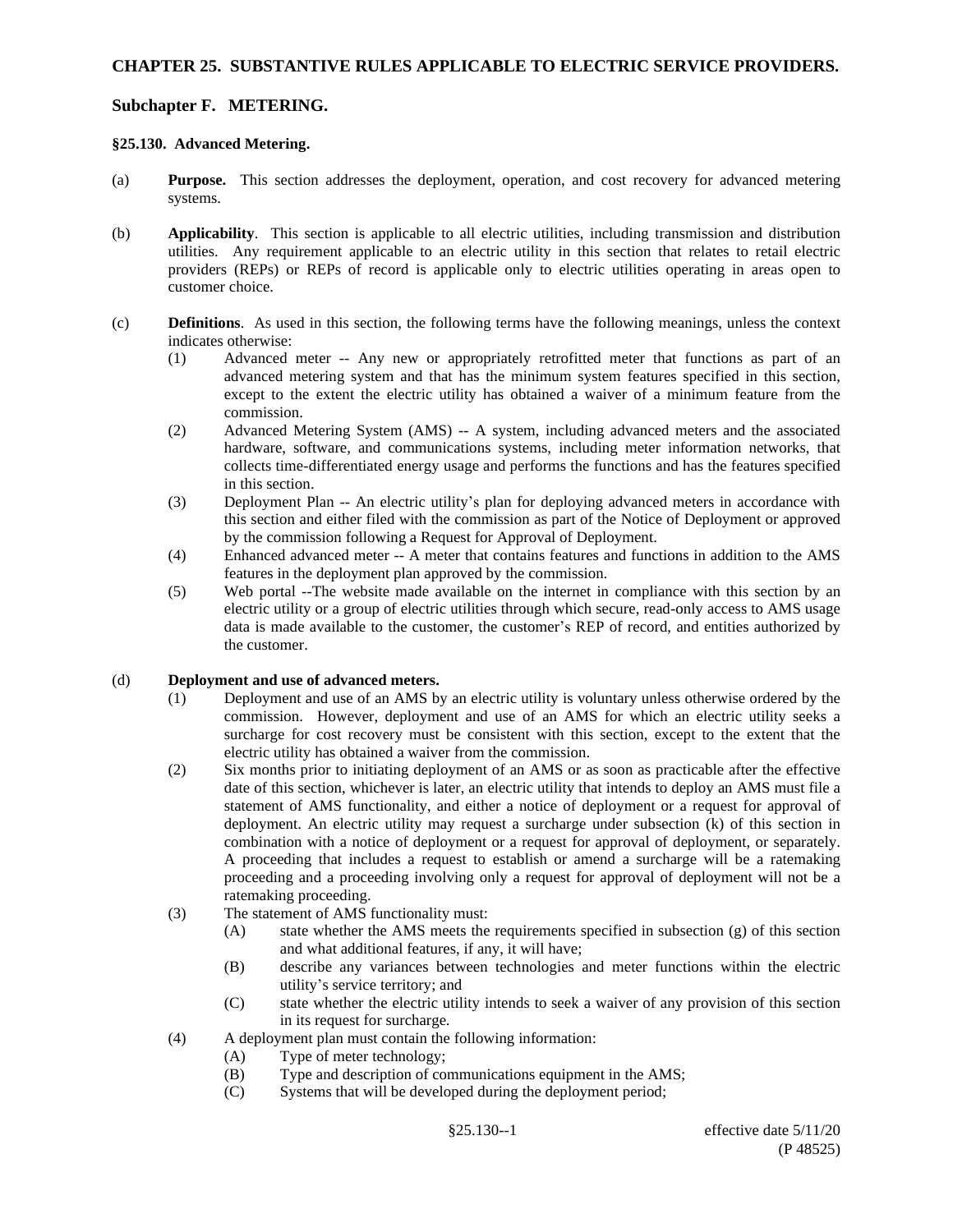- (D) A timeline for the web portal development or integration into an existing web portal;
- (E) A deployment schedule by specific area (geographic information); and
- (F) A schedule for deployment of web portal functionalities.
- (5) An electric utility must file with the deployment plan, testimony and other supporting information, including estimated costs for all AMS components, estimated net operating cost savings expected in connection with implementing the deployment plan, and the contracts for equipment and services associated with the deployment plan, that prove the reasonableness of the plan.
- (6) Competitively sensitive information contained in the deployment plan and the monthly progress reports required under paragraph (9) of this subsection may be filed confidentially. An electric utility's deployment plan must be maintained and made available for review on the electric utility's website. Competitively sensitive information contained in the deployment plan must be maintained and made available at the electric utility's offices in Austin. Any REP that wishes to review competitively sensitive information contained in the electric utility's deployment plan available at its Austin office may do so during normal business hours upon reasonable advanced notice to the electric utility and after executing a non-disclosure agreement with the electric utility.
- (7) If the request for approval of a deployment plan contains the information described in paragraph (4) of this subsection and the AMS features described in subsection  $(g)(1)$  of this section, then the commission will approve or disapprove the deployment plan within 150 days, but this deadline may be extended by the commission for good cause.
- (8) An electric utility's treatment of AMS, including technology, functionalities, services, deployment, operations, maintenance, and cost recovery must not be unreasonably discriminatory, prejudicial, preferential, or anticompetitive.
- (9) Each electric utility must provide progress reports on a monthly basis following the filing of its deployment plan with the commission until deployment is complete. Upon filing of such reports, an electric utility operating in an area open to customer choice must notify all REPs of the filing through standard market notice procedures. A monthly progress report must be filed within 15 days of the end of the month to which it applies, and must include the following information:
	- (A) the number of advanced meters installed, listed by electric service identifier for meters in the Electric Reliability Council of Texas (ERCOT) region. Additional deployment information if available must also be provided, such as county, city, zip code, feeder numbers, and any other easily discernable geographic identification available to the electric utility about the meters that have been deployed;
	- (B) significant delays or deviation from the deployment plan and the reasons for the delay or deviation;
	- (C) a description of significant problems the electric utility has experienced with an AMS, with an explanation of how the problems are being addressed;
	- (D) the number of advanced meters that have been replaced as a result of problems with the AMS; and
	- (E) the status of deployment of features identified in the deployment plan and any changes in deployment of these features.
- (10) If an electric utility has received approval of its deployment plan from the commission, the electric utility must obtain commission approval before making any changes to its AMS that would affect the ability of a customer, the customer's REP of record, or entities authorized by the customer to utilize any of the AMS features identified in the electric utility's deployment plan by filing a request for amendment to its deployment plan. In addition, an electric utility may request commission approval for other changes in its approved deployment plan. The commission will act upon the request for an amendment to the deployment plan within 45 days of submission of the request, unless good cause exists for additional time. If an electric utility filed a notice of deployment, the electric utility must file an amendment to its notice of deployment at least 45 days before making any changes to its AMS that would affect the ability of a customer, the customer's REP of record, or entities authorized by the customer to utilize any of the AMS features identified in the electric utility's notice of deployment. This paragraph does not in any way preclude the electric utility from conducting its normal operations and maintenance with respect to the electric utility's transmission and distribution system and metering systems.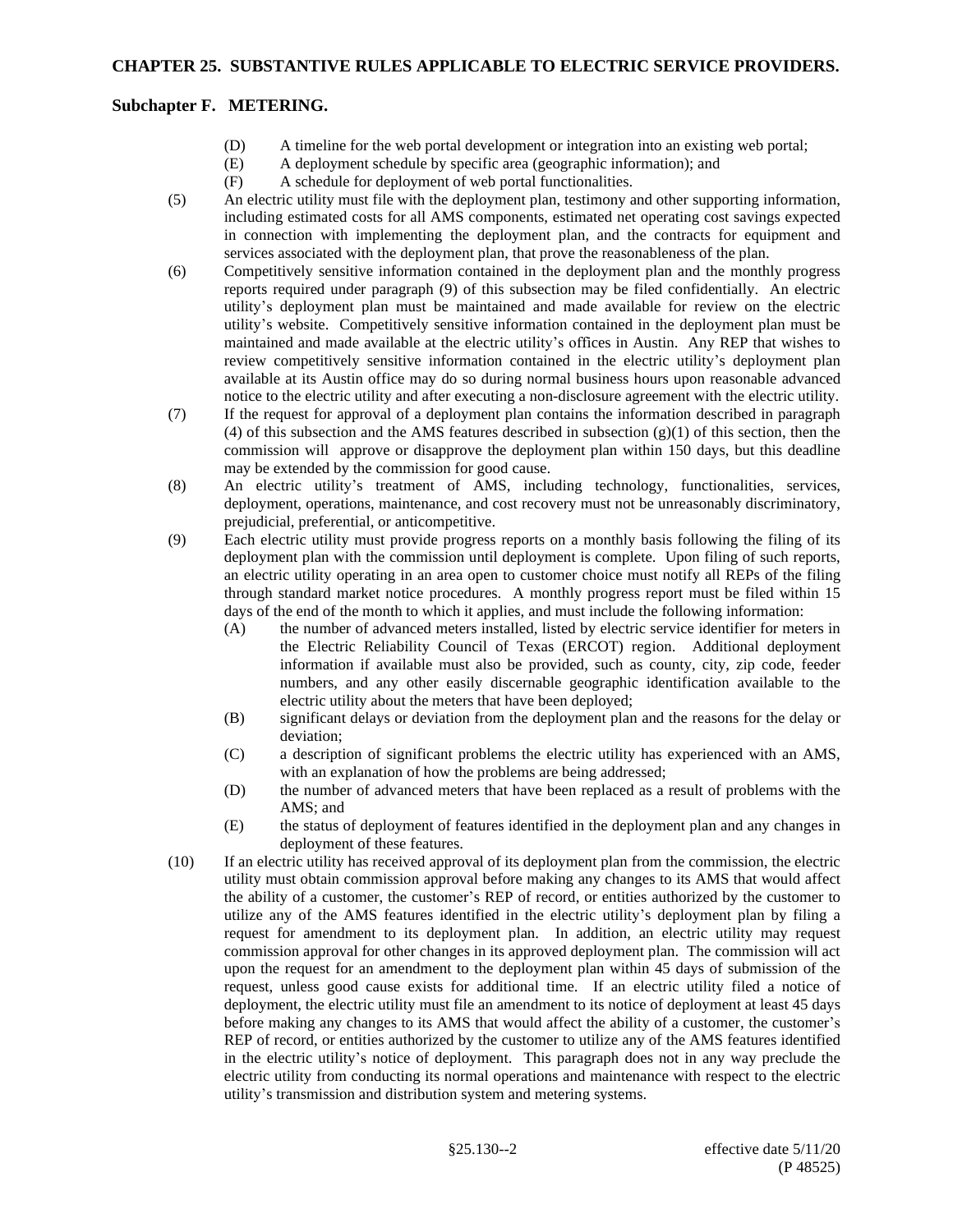### **CHAPTER 25. SUBSTANTIVE RULES APPLICABLE TO ELECTRIC SERVICE PROVIDERS.**

### **Subchapter F. METERING.**

- (11) During and following deployment, any outage related to normal operations and maintenance that affects a REP's ability to obtain information from the system must be communicated to the REP through the outage and restoration notice process according to Applicable Legal Authorities, as defined in §25.214(d)(1) of this title (relating to Tariff for Retail Delivery Service). Notification of any planned or unplanned outage that affects access to customer usage data must be posted on the electric utility's web portal home page.
- (12) An electric utility subject to §25.343 of this title (relating to Competitive Energy Services) must not provide any advanced metering equipment or service that is deemed a competitive energy service under that section. Any functionality of the AMS that is a required feature under this section or that is included in an approved deployment plan or otherwise approved by the commission does not constitute a competitive energy service under §25.343 of this title.
- (13) An electric utility's deployment and provision of AMS services and features, including but not limited to the features required in subsection (g) of this section, are subject to the limitation of liability provisions found in the electric utility's tariff.
- (e) **Technology requirements.** Except for pilot programs, an electric utility must not deploy AMS technology that has not been successfully installed previously with at least 500 advanced meters in North America, Australia, Japan, or Western Europe.
- (f) **Pilot programs.** An electric utility may deploy AMS with up to 10,000 meters that do not meet the requirements of subsection (g) of this section in a pilot program, to gather additional information on metering technologies, pricing, and management techniques, for studies, evaluations, and other reasons. A pilot program may be used to satisfy the requirement in subsection (e) of this section. An electric utility is not required to obtain commission approval for a pilot program. Notice of the pilot program and opportunity to participate must be sent by the electric utility to all REPs and all entities authorized by a customer to have read-only access to the customer's advanced meter data.

#### (g) **AMS features.**

- (1) An AMS must provide or support the following minimum system features:
	- (A) automated or remote meter reading;
	- (B) two-way communications between the meter and the electric utility;
	- (C) remote disconnection and reconnection capability for meters rated at or below 200 amps.
	- (D) time-stamped meter data;
	- (E) access to customer usage data by the customer, the customer's REP of record, and entities authorized by the customer provided that 15-minute interval or shorter data from the electric utility's AMS must be transmitted to the electric utility's or a group of electric utilities' web portal on a day-after basis;
	- (F) capability to provide on-demand reads of a customer's advanced meter through the graphical user interface of an electric utility's or a group of electric utilities' web portal when requested by a customer, the customer's REP of record, or entities authorized by the customer subject to network traffic such as interval data collection, market orders if applicable, and planned and unplanned outages;
	- (G) for an electric utility that provides access through an application programming interface, the capability to provide on-demand reads of a customer's advanced meter data, subject to network traffic such as interval data collection, market orders if applicable, and planned and unplanned outages;
	- (H) on-board meter storage of meter data that complies with nationally recognized nonproprietary standards such as in American National Standards Institute (ANSI) C12.19 tables or International Electrotechnical Commission (IEC) DLMS-COSEM standards;
	- (I) open standards and protocols that comply with nationally recognized non-proprietary standards such as ANSI C12.22, including future revisions;
	- (J) for an electric utility in the ERCOT region, the capability to communicate with devices inside the premises, including, but not limited to, usage monitoring devices, load control devices, and prepayment systems through a home area network (HAN), based on open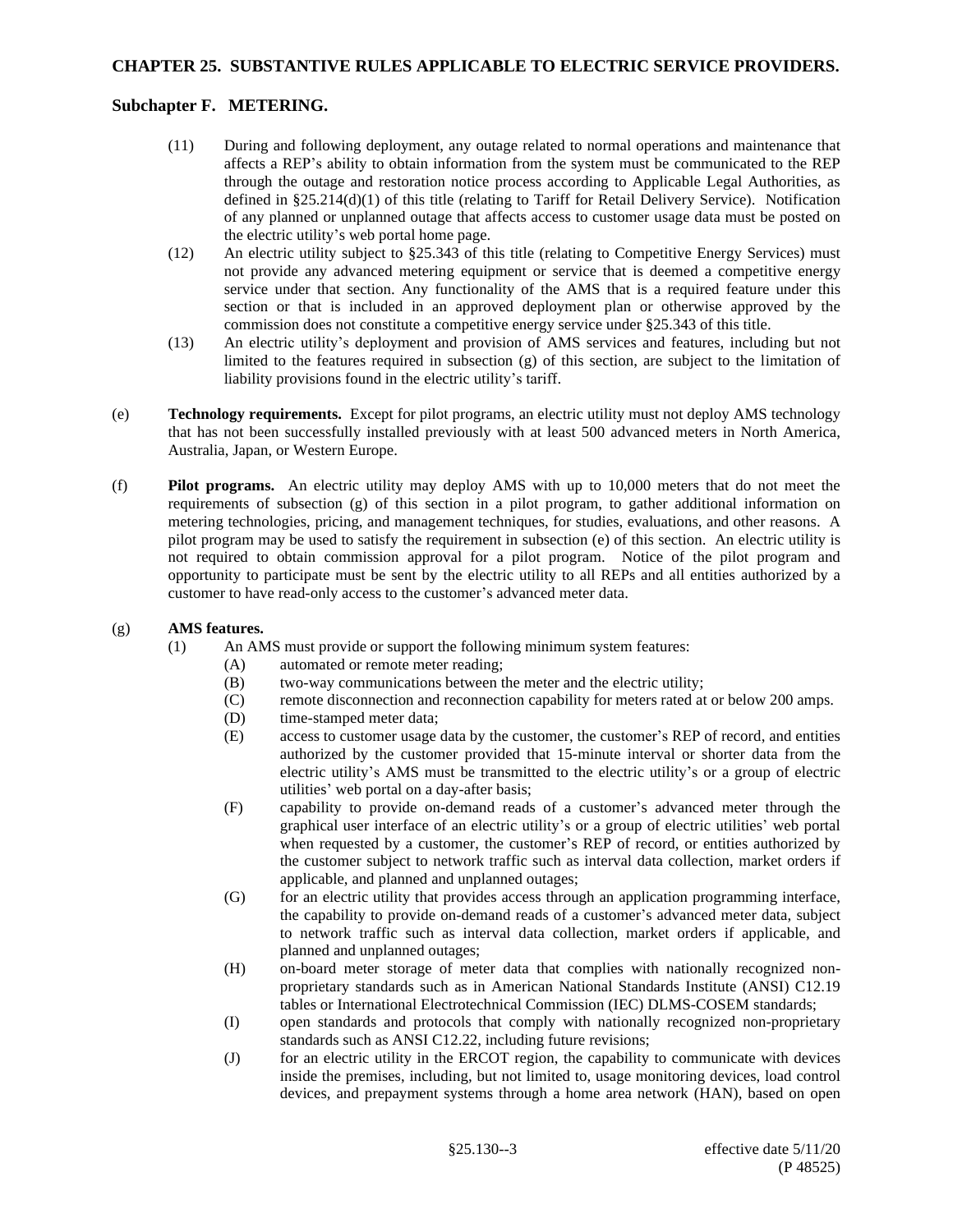standards and protocols that comply with nationally recognized non-proprietary standards such as ZigBee, Home-Plug, or the equivalent through the electric utility's AMS. This requirement applies only to a HAN device paired to a meter and in use at the time that the version of the web portal approved in Docket Number 47472 was implemented and terminates when the HAN device is disconnected at the request of the customer or a move-out transaction occurs for the customer's premises; and

- $(K)$  the ability to upgrade these features as the need arises.
- (2) A waiver from any of the requirements of paragraph (1) of this subsection may be granted by the commission if it would be uneconomic or technically infeasible to implement or there is an adequate substitute for that particular requirement. The electric utility must meet its burden of proof in its waiver request.
- (3) In areas where there is not a commission-approved independent regional transmission organization, standards referred to in this section for time tolerance and data transfer and security may be approved by a regional transmission organization approved by the Federal Energy Regulatory Commission or, if there is no approved regional transmission organization, by the commission.
- (4) Once an electric utility has deployed its advanced meters, it may add or enhance features provided by AMS, as technology evolves. The electric utility must notify the commission and REPs of any such additions or enhancements at least three months in advance of deployment, with a description of the features, the deployment and notification plan, and the cost of such additions or enhancements, and must follow the monthly progress report process described in subsection (d)(9) of this section until the enhancement process is complete.
- (h) **Discretionary Meter Services.** An electric utility that operates in an area that offers customer choice must offer, as discretionary services in its tariff, installation of enhanced advanced meters and advanced meter features.
	- (1) A REP may request the electric utility to provide enhanced advanced meters, additional metering technology, or advanced meter features not specifically offered in the electric utility's tariff, that are technically feasible, generally available in the market, and compatible with the electric utility's AMS.
	- (2) The REP must pay the reasonable differential cost for the enhanced advanced meters or features and system changes required by the electric utility to offer those meters or features.
	- (3) Upon request by a REP, an electric utility must expeditiously provide a report to the REP that includes an evaluation of the cost and a schedule for providing the enhanced advanced meters or advanced meter features of interest to the REP. The REP must pay a reasonable discretionary services fee for this report. This discretionary services fee must be included in the electric utility's tariff.
	- (4) If an electric utility deploys enhanced advanced meters or advanced meter features not addressed in its tariff at the request of the REP, the electric utility must expeditiously apply to amend its tariff to specifically include the enhanced advanced meters or meter features that it agreed to deploy. Additional REPs may request the tariffed enhanced advanced meters or advanced meter features under the process described in this paragraph of this subsection.
- (i) **Tariff.** All discretionary AMS features offered by the electric utility must be described in the electric utility's tariff.

### (j) **Access to meter data.**

- (1) A customer may authorize its meter data to be available to an entity other than its REP. An electric utility must provide a customer, the customer's REP of record, and other entities authorized by the customer read-only access to the customer's advanced meter data, including meter data used to calculate charges for service, historical load data, and any other proprietary customer information. The access must be convenient and secure, and the data must be made available no later than the day after it was created.
- (2) The requirement to provide access to the data begins when the electric utility has installed 2,000 advanced meters for residential and non-residential customers. If an electric utility has already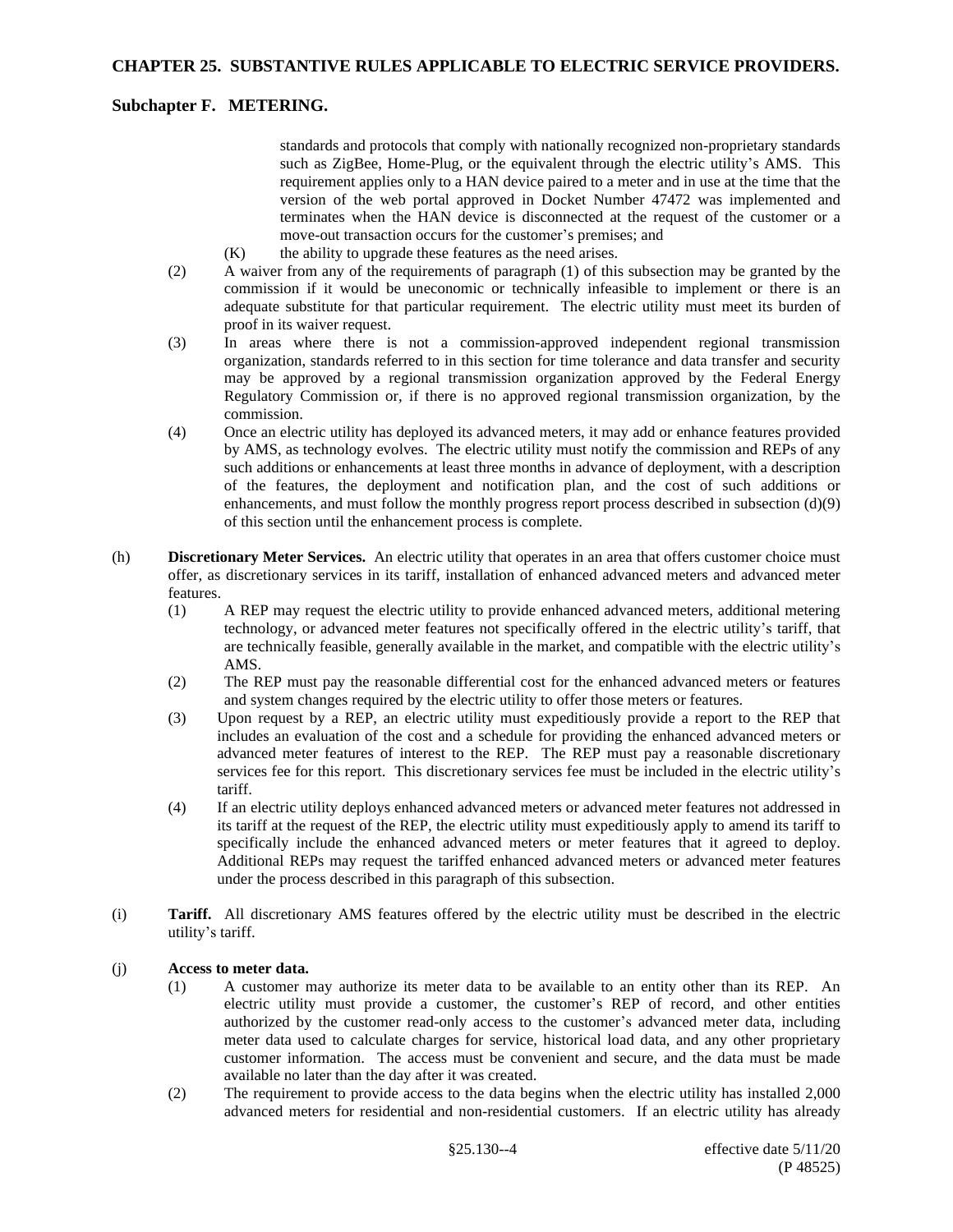installed 2,000 advanced meters by the effective date of this section, the electric utility must provide access to the data in the timeframe approved by the commission in either the deployment plan or request for surcharge proceeding. If only a notice of deployment has been filed, access to the data must begin no later than six months from the filing of the notice of deployment with the commission.

- (3) An electric utility's or group of electric utilities' web portal must use appropriate and reasonable standards and methods to provide secure access for the customer, the customer's REP of record, and entities authorized by the customer to the meter data. The electric utility must have an independent security audit conducted within one year of providing that access to meter data. The electric utility must promptly report the audit results to the commission.
- (4) The independent organization, regional transmission organization, or regional reliability entity must have access to information that is required for wholesale settlement, load profiling, load research, and reliability purposes.

#### (k) **Cost recovery for deployment of AMS.**

- (1) **Recovery Method.** The commission will establish a nonbypassable surcharge for an electric utility to recover reasonable and necessary costs incurred in deploying AMS to residential customers and nonresidential customers other than those required by the independent system operator to have an interval data recorder meter. The surcharge must not be established until after a detailed deployment plan is filed under subsection (d) of this section. In addition, the surcharge must not ultimately recover more than the AMS costs that are spent, reasonable and necessary, and fully allocated, but may include estimated costs that will be reconciled pursuant to paragraph (6) of this subsection. As indicated by the definition of AMS in subsection  $(c)(2)$  of this section, the costs for facilities that do not perform the functions and have the features specified in this section must not be included in the surcharge provided for by this subsection unless an electric utility has received a waiver under subsection  $(g)(2)$  of this section. The costs of providing AMS services include those costs of AMS installed as part of a pilot program under this section. Costs of providing AMS for a particular customer class must be surcharged only to customers in that customer class.
- (2) **Carrying Costs.** The annualized carrying-cost rate to be applied to the unamortized balance of the AMS capital costs must be the electric utility's authorized weighted-average cost of capital (WACC). If the commission has not approved a WACC for the electric utility within the last four years, the commission may set a new WACC to apply to the unamortized balance of the AMS capital costs. In each subsequent rate proceeding in which the commission resets the electric utility's WACC, the carrying-charge rate that is applied to the unamortized balance of the utility's AMS costs must be correspondingly adjusted to reflect the new authorized WACC.
- (3) **Surcharge Proceeding.** In the request for surcharge proceeding, the commission will set the surcharge based on a levelized amount, and an amortization period based on the useful life of the AMS. The commission may set the surcharge to reflect a deployment of advanced meters that is up to one-third of the electric utility's total meters over each calendar year, regardless of the rate of actual AMS deployment. The actual or expected net operating cost savings from AMS deployment, to the extent that the operating costs are not reflected in base rates, may be considered in setting the surcharge. If an electric utility that requests a surcharge does not have an approved deployment plan, the commission in the surcharge proceeding may reconcile the costs that the electric utility already spent on AMS in accordance with paragraph (6) of this subsection and may approve a deployment plan.
- (4) **General Base Rate Proceeding while Surcharge is in Effect.** If the commission conducts a general base rate proceeding while a surcharge under this section is in effect, then the commission will include the reasonable and necessary costs of installed AMS equipment in the base rates and decrease the surcharge accordingly, and permit reasonable recovery of any non-AMS metering equipment that has not yet been fully depreciated but has been replaced by the equipment installed under an approved deployment plan.
- (5) **Annual Reports.** An electric utility must file annual reports with the commission updating the cost information used in setting the surcharge. The annual reports must include the actual costs